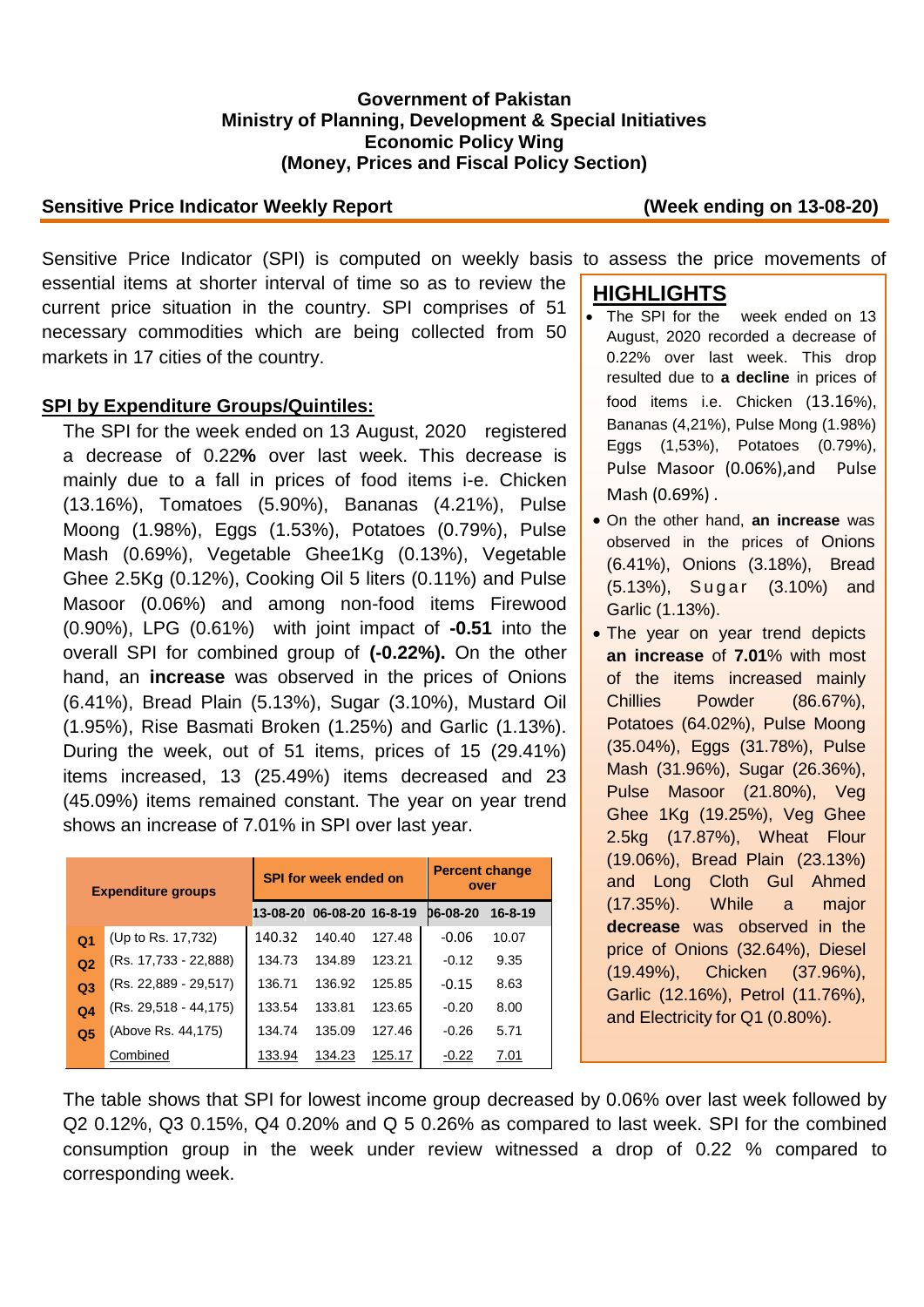## **Analysis of Weekly SPI for 27 kitchen items**

SPI for the week under review witnessed a drop (0.22%) mainly due to decrease in the index of essential food items in combined group which showed a declining impact of 0.37% because of fall in prices of Chicken Farm (0.67%), Eggs (0.08%), Bananas (0.01%), Pulse Moong (0.01%), Potatoes (0.05%) Tomatoes (0.03%) and Garlic(0.02) .Similarly, in lowest income group decreasing impact of 0.08% was registered in 27 essential food items as drop was witnessed in price impact of Chicken Farm (0.44%), Eggs (0.05%), Vegetable Ghee 1kg Pouch (0.01%), Bananas (0.01%), Pulse Moong(0.02%),Potatoes(0.08%),Tomatoes(0.04%),and Garlic(0.02%) .

On year on year basis impact of increase in prices in combined group is 11.38% which is attributed to increase in price impact of kitchen items i.e. Wheat Flour Bag (1.23%) Bread Plain (0.19%), Milk Fresh (4.92%), Eggs Hen Farm (0.74%), Potatoes (1.67%), Sugar Refined (1.48%), Chillies Powder (1.49%),Rice Basmati (0.14%), Beef(0.90), Mutton(0.55%) Cooking Oil Dalda 5 liter tin(0.45%), Vegetable Ghee1kg Pouch(0.45%),Tomatoes(0.04%), however, a declining price impact was shown in items i.e. chicken Farm(3.10%), Onions(1.36%), and Garlic (0.21%). For the Q 1 price impact was 13.80 % which is more than the combined group.

| Group)         |                      |               |          |          |  |  |
|----------------|----------------------|---------------|----------|----------|--|--|
|                |                      | <b>Prices</b> |          |          |  |  |
| Sr.            | <b>Items</b>         |               |          |          |  |  |
| l No           |                      | 13-8-2020     | 06-08-20 | 16-08-19 |  |  |
| $\mathbf{1}$   | <b>Wheat Flour</b>   | 1028.73       | 1025.05  | 858.83   |  |  |
| $\overline{2}$ | <b>Rice Basmati</b>  | 87.77         | 87.46    | 82.75    |  |  |
| 3              | <b>Mutton</b>        | 1018.05       | 1018.05  | 914.67   |  |  |
| $\overline{4}$ | <b>Chicken Farm</b>  | 129.99        | 149.07   | 209.51   |  |  |
| 5              | <b>Milk Fresh</b>    | 104.58        | 104.08   | 89.69    |  |  |
| 6              | <b>Eggs Hen</b>      | 129.64        | 133.29   | 98.22    |  |  |
| $\overline{7}$ | Cooking Oil 5 liter  | 1255.21       | 1256.24  | 1138.34  |  |  |
| 8              | pulse Gram           | 137.68        | 137.51   | 129.13   |  |  |
| 9              | <b>Potatoes</b>      | 64.58         | 65.31    | 40.59    |  |  |
| 10             | <b>Sugar Refined</b> | 96.24         | 93.90    | 75.49    |  |  |
| 11             | <b>Tomatoes</b>      | 62.69         | 63.79    | 61.23    |  |  |

# **Price Comparison of Major Kitchen Items (Combined**

# **Consumer Prices Of Essential Kitchen Items in Different Cities**

| Sr.<br><b>No</b> | <b>Units</b>                             | <b>Islamabad</b> | <b>Rawalpindi</b> | Lahore  | <b>Karachi</b> | Quetta  | <b>Peshawar</b> |
|------------------|------------------------------------------|------------------|-------------------|---------|----------------|---------|-----------------|
| 1                | Wheat Flour Bag                          | 867.42           | 863.93            | 860     | 1348.48        | 1189.97 | 1110.53         |
| $\overline{2}$   | Rice Basmati Broken<br>(Average Quality) | 101.52           | 96.12             | 74.71   | 95.44          | 114.93  | 90.0            |
| 3                | Mutton (Average Quality)                 | 1140.97          | 1122.77           | 1051.19 | 1030.99        | 1096.96 | 925.95          |
| 4                | Milk fresh                               | 119.84           | 117.93            | 90      | 118.43         | 120.0   | 119.7           |
| 5                | Potatoes 1kg                             | 83.2             | 80.38             | 71.8    | 51.69          | 54.85   | 76.52           |
| 6                | Chicken Farm Broiler(1kg)                | 119.84           | 108.42            | 111     | 159.99         | 164.95  | 131.00          |
| 7                | Tomato                                   | 80.79            | 69.62             | 68.78   | 64.36          | 34.76   | 58.8            |
| 8                | <b>Chilies Powder</b>                    | 280              | 280               | 280     | 280            | 280     | 280             |
| 9                | Onions                                   | 60.78            | 51.72             | 48.95   | 45.37          | 34.76   | 50.0            |
| 10               | Cooking Oil                              | 1240.0           | 1240.0            | 1240.0  | 1240.0         | 1240.0  | 1300.0          |
| 11               | Pulse Moong                              | 254.68           | 239.15            | 237.4   | 241.21         | 284.97  | 239.19          |
| 12               | Pulse Mash                               | 253.99           | 249.7             | 243.29  | 237.4          | 274.97  | 249.44          |
| 13               | <b>Pulse Gram</b>                        | 159.73.          | 145.73            | 243.29  | 150.45         | 174.95  | 147.49          |
| 14               | Sugar Refined                            | 99.57            | 95.92             | 96.87   | 95.55          | 99.0    | 99.59           |